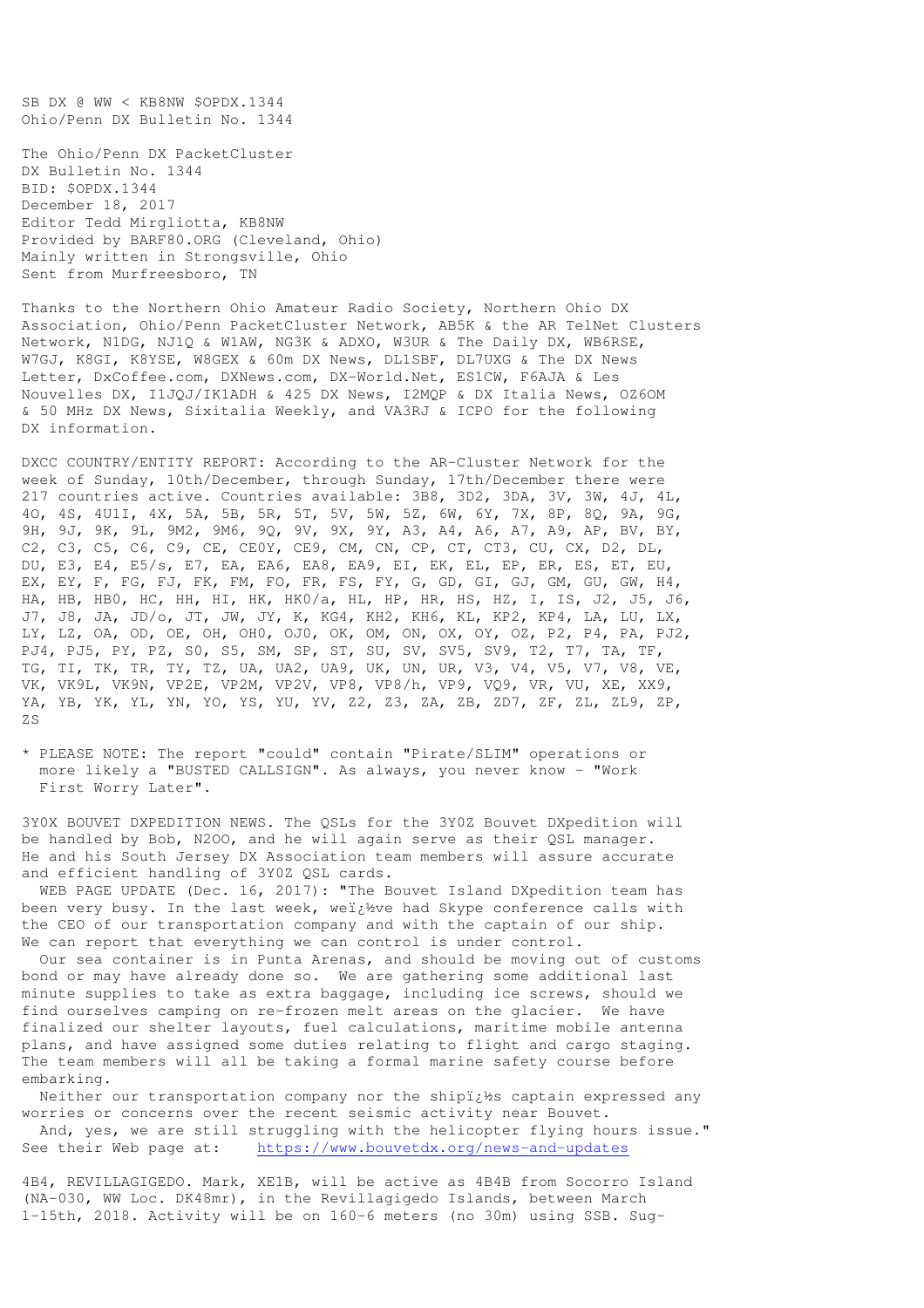gested frequencies are: 1850, 3790, 7065/7165, 7165, 14195, 18140, 21295, 24940, 28475 and 50140 kHz. Equipment will be an Icom IC-7600 transceiver with an ACOM 1010 amp into a Spiderbeam (20-10m), vertical for 40/80m, 160m long wire and a 4 element yagi for 6m. QSL via XE1B direct or Club-Log's OQRS. PLEASE support this DXpedition, it has been 7 years since the last operation by Mark, XE1B. Check out QRZ.com for more details and possible updates.

4X, ISRAEL. Larry, K2LS, will once again be active as 4X/K2LS from Ramat Bet Shemesh (Holyland Grid G18JS) between January 10th and February 6th. Activity will be mainly on CW. QSL via K2LS, direct, by the Bureau or LoTW.

BEST EME DAYS. Lance, W7GJ, informs OPDX of the following: "I have just updated my web page to show the optimum 6m EME days for the next 3 years: http://www.bigskyspaces.com/w7gj/BestEMEDays.txt

 Although these days were selected when the 50 MHz Degradation was at or below 3 dB, these periods of course should also be most favorable for 2m EME. Please share this link with anyone you know planning a VHF EME DXpedition, including any HF people interested in including EME activities during their operations.

 MNI TNX and Happy Holidays! Best wishes for great 6m and 2m DXing in the coming year!..... GL and VY 73, Lance"

E5, SOUTH COOK ISLANDS. Mauri, AG1LE, is once again active as E51DXX on a holiday/DXpedition from Rarotonga (OC-013) until December 29th. Activity will be on various HF bands using SSB, PSK31 and FT8. QSL via his home callsign.

EA8, CANARY ISLANDS. Mauro, IV3HAX, will once again be active as EA8/IV3HAX from Fuerteventura Island (AF-004) between December 24th and January 5th, 2018. Activity will be on various HF bands with a focus on 160/80m using CW, RTTY and FT8. QSL via IV3HAX direct, LoTW and ClubLog's OQRS.

ET, ETHIOPIA. You may catch Masa, AJ3M, in Addis Ababa, before he leaves on Monday, December 18th. During his spare time he is active from the ET3AA radio club. QSL via N2OO.

H44, SOLOMON ISLANDS. Shane, VK4KHZ, will once again be active as H44DA from his holiday home in Busuone, Guadalcanal Island (OC-047), until sometime early January 2018. His main focus is on 6 meters, but he will also be active on various HF bands (80/40/20/15/10m) using SSB and also on the SO-50 satellite. Suggested 6m frequencies are: calling on 50.110 MHz, Shane will always QSY to 50.125 as his primary frequency and 50.135 as his secondary frequency (secondary frequency will only be used if primary is in use or too much QRM). QSL via his home callsign direct. NO Bureau. PLEASE NOTE: This is not a DXpedition, but Shane's annual holiday - he will be operating the radio only as time permits and when doing so, training the locals in the operation of the equipment so please be patient and courteous.

IOTA NEWS.............. AS-088. Members of Qatar Amateur Radio Society (QARS) will be active as A70X from Al Safliyah Island between January 1-6th, 2018. Activity will be on various HF bands using CW, SSB and the Digital modes. QSL via M0OXO or OQRS.

- OC-016. Jim, WB2TJO, will once again be active as 3D2JS from Taveuni Island, Fiji, between early January and the middle of March, 2018. Activity will be on 40-15 meters using CW, SSB and the Digital modes. The rig will be an ICOM 706 MK IIG with an MFJ 971 manual tuner. QSL via his home callsign.
- OC-105/ Dindo, DU1UD, will be active as DU1UD/8 from the very rare OC-174. Mapun Island (OC-105) [also called Cagayan Sulu], part of the Cagayan De Sulu IOTA Group, in the Philippines, during the first or second quarter of 2018. Activity will probably be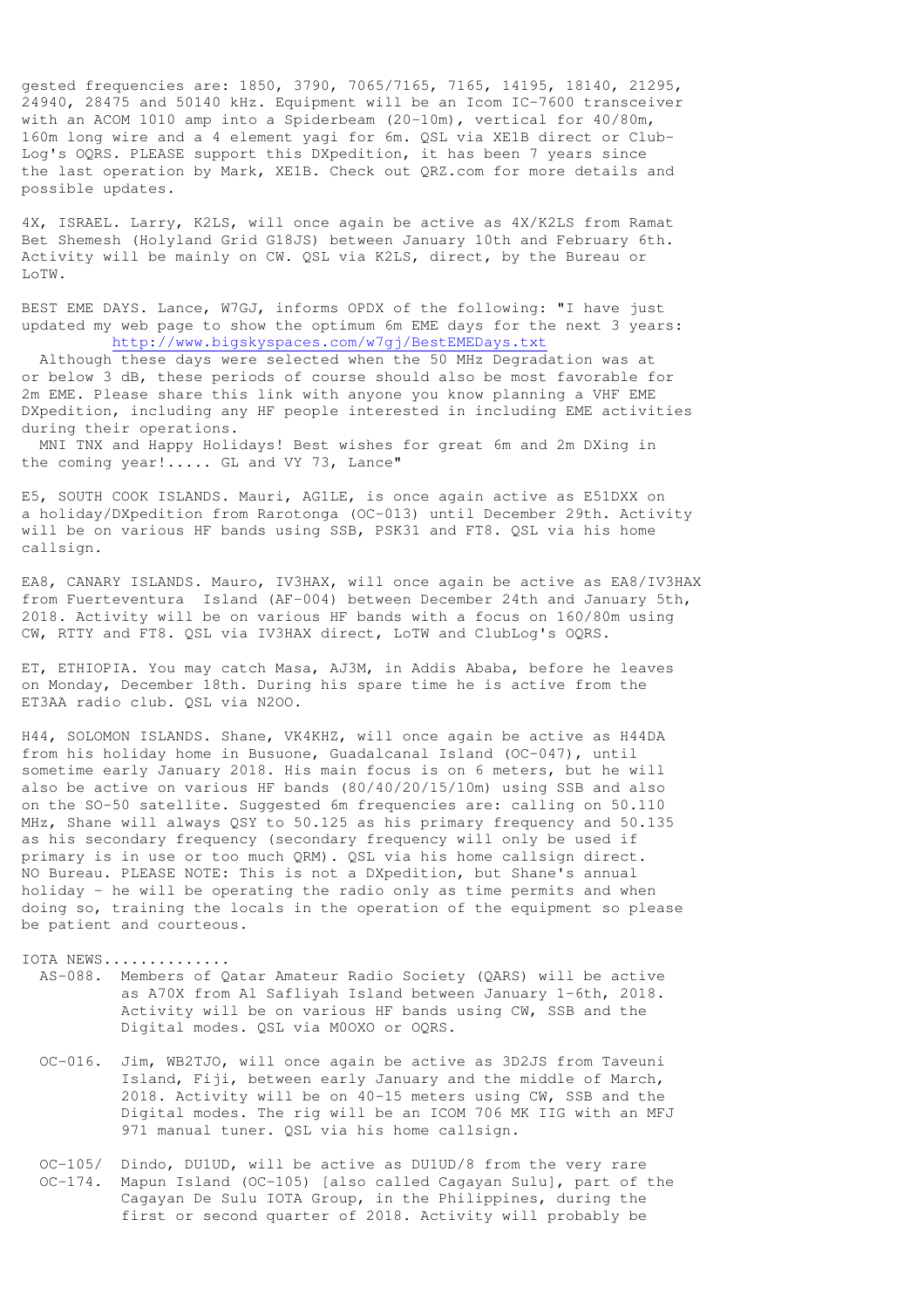on the IOTA frequencies using an Elecraft K3 with a KPA500 amplifier into a VDA and vertical antennas. The length of his stay is dependent on local/safety conditions. During this time Dindo will make a return visit to the Tawi Tawi Group (OC-174). QSL both operations via M0OXO, direct or by his OQRS. Look for more information to be forthcoming. Also, watch the M0OXO Web page at: https://www.m0oxo.com

PLEASE NOTE: Since the Webmasters of the new <www.iota-world.org> have decided NOT to post or dedicate a Web page to announce upcoming IOTA operations, PLEASE send your IOTA operations information to the OPDX and we will post it here in an upcoming bulletin......

J5, GUINEA BISSAU. Livio, IZ3BUR, will be active as J52EC from the Cumura High School in Guinea Bissau between January 24th and February 21st, 2018. Activity will be mainly on 20/15/10 meters. QSL via IZ3BUR. PLEASE NOTE: This project is part of "Books for the high school of Cumura" by Father Gianfranco, J52OFM. For info see: http://www.padregianfranco.org Any donation will be greatly appreciated, it'll be donated to the Cumura Mission.

KH1 BAKER ISLAND DXPEDITION (Press Release #3, dated December 15th). The Dateline DX Association is pleased to announce the callsign for its DXpedition to Baker Island in June 2018.

 The Association already has the callsign KH7Z so we will identify our location and call as KH1/KH7Z.

 Visiting a remote DX location like Baker Island is an expensive undertaking. Our budget is over \$400,000 and 50% of this cost is being underwritten by the team members. That still leaves a large amount of fundraising. Do you need KH1 for an ATNO? This is the first DXpedition to Baker and Howland Islands since 2002. The FWS ruling that allowed this trip prevents another DXpedition for 10 years. Please help make this happen by donating at our website <Baker2018.net>. A 50% deposit on our vessel is due December 31, 2017, so we have an immediate need for our 2017 fundraising. Please remember that NCDXF members may direct donations above \$250 through the Northern California DX Foundation to qualify for a tax deduction. The specific details as well as general donation instructions are on our website at <http://www.baker2018.net/pages/donate.html>

 Thanks for helping make this happen. The Dateline DX Association

Don Greenbaum, N1DG, Tom Harrell, N4XP, and Kevin Rowett, K6TD co-leaders

LOTW TO ADD SUPPORT FOR CQ WAZ AWARD. The ARRL Web page reports: Participants in CQ magazine's Worked All Zones (WAZ) award program will soon be able to use the Logbook of the World (LoTW) system of ARRL, the national association for Amateur Radio, to apply for the WAZ award and its endorsements, both ARRL and CQ announced on December 14th. Read the complete announcement at: http://ow.ly/q4TV30hecZ9 http://www.arrl.org/news/view/logbook-of-the-world-to-add-support-for-cq-waz-award http://cqnewsroom.blogspot.com/2017/12/arrls-logbook-of-world-to-add-support.html

PJ7, ST. MAARTEN. Vadym, UT6UD, will be active as PJ7/UT6UD from Sint Maarten (NA-105) between December 30th and January 13th, 2018. Activity will be on 160-17 meters. There will be a special focus on JA stations. QSL via his home callsign or LoTW. NO Bureau.

|             | PROPAGATION FORECAST/REPORT (December $18-24th)$ |             |  |
|-------------|--------------------------------------------------|-------------|--|
| Dec/18th LN | Dec/21st AN                                      | Dec/23rd AN |  |
| Dec/19th AN | $Dec/22nd$ AN                                    | Dec/24th AN |  |
| Dec/20th AN |                                                  |             |  |

SOLAR REFERENCE KEYS/INDEXES AND GEOMAGNETIC REFERENCE

| NORMALITY            | GEOMAG    | K Values    | Alpha     |
|----------------------|-----------|-------------|-----------|
|                      |           |             |           |
| - Above Normal<br>ΆN | Ouiet     | $K = 0 - 1$ | $(1 - 7)$ |
| HN<br>- High Normal  | Unsettled | $K=2$       | $8 - 15$  |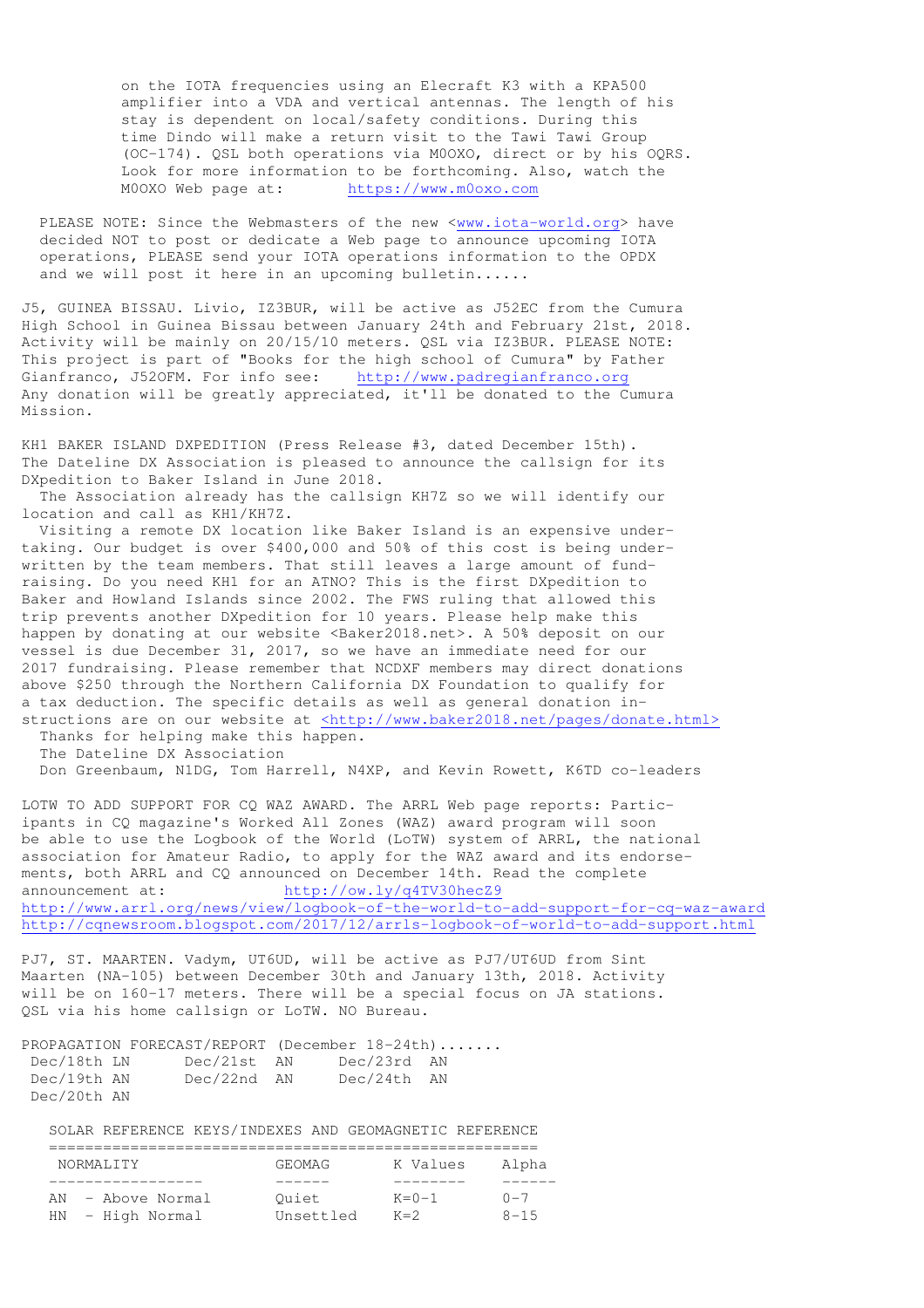|  | LN - Low Normal                             | Active          | $K=3$ | $16 - 29$   |
|--|---------------------------------------------|-----------------|-------|-------------|
|  | BN - Below Normal                           | Minor Storm K=4 |       | $30 - 49$   |
|  | DIS - Disturbed                             | Major Storm K=5 |       | 50-99       |
|  | VRY DIS - Very Disturbed Severe Storm K=6-9 |                 |       | $100 - 400$ |

REALTIME BAND CONDITIONS WEB SITE <http://www.bandconditions.com>: The purpose of this experimental Web site is to provide 24-7-365 actual (REALTIME) band condition information to CW QRPp, QRPe and CW/SSB for Contesters interested in increasing their scores. It can also be of benefit to other Radio Amateurs to determine band conditions for Nets and casual QSO's. This information is NOT based on any software pre dictions or any kind of satellite based readings. It is based on a new Ionospheric sounding method called "HF Ionospheric Interferometry" which operates very similarly to the PolSAR system used by NASA.

 Also, check out the VOACAP predication Web page at: http://www.voacap.com/prediction.html A daily HF radio wave propagation forecast can be found at: https://www.facebook.com/thomasfranklingiellaw4hm Also on Twitter: https://twitter.com/@GiellaW4hm

QSL INFO AND NEWS..................

QSL-INFO from DB0SDX by Lothar, DL1SBF (December 17th) <www.qslinfo.eu>

| 3G2M via CE2MVF                              | EA8/ON4LBI/P via ON4LBI                                            | SC90SM via SK5SM          |  |  |
|----------------------------------------------|--------------------------------------------------------------------|---------------------------|--|--|
| 4E1ADW via 9V1KG                             | EM25IWW via UR7IWW                                                 | SH9YOTA via SH9YOTA (O/N) |  |  |
| 5B4XMAS via IZ4AMS                           | HF2018HNY via SP2PBM                                               | TC630MECCA via TA3X       |  |  |
| 7X5FG via F6FZG (d)                          | HF3T via SP3FYX & (L)                                              | TI5/N3KS via W4FS (d)     |  |  |
| 9H3CW via DL5SE                              | HG1A via HA1ZN                                                     | UN9GD via DL8KAC          |  |  |
| 9H3YY via DL2JRM                             | N8S via K8UO (d)                                                   | UPOL via DL8KAC           |  |  |
| CE2AWW via N7RO (d)                          | $OTA$ via $ON4AEK$ $(L/e)$                                         | VR20CO via VR2CO (d)      |  |  |
| CS2017RCL via CSORCL                         | OU5U via OZ3FD                                                     | W2S via W2CCW             |  |  |
| CU5/CU3AK/P via CU3AK                        | OZ/DJ1AA/M via DJ1AA                                               | YO13IPA via YO3AS         |  |  |
| DL/UA1PBA via UA1PBA PF44FF via PH0NO (O)    |                                                                    | ZW5T via PY5ZD $(d/I)$    |  |  |
| DM500RT via MOSDV (O/d/L) PI40BOZ via PD3JAG |                                                                    |                           |  |  |
|                                              | (e) eQSL only (d) direct only (B) Bureau only $(*-B)$ DX's- Bureau |                           |  |  |
|                                              | (O) OQRS only (C) ClubLog only (L) LoTW only                       | (N) No OSL needed         |  |  |
| No IRC                                       |                                                                    |                           |  |  |

 WX3MAS VIA W3OK: Delaware Lehigh ARC, 14 Gracedale Ave, Greystone Building, Nazareth, PA 18064-9211 USA. Send a QSL and a 9x12 SASE (Self Addressed Stamped Envelope) for a colorful commemorative cer tificate! ADDED NOTES: WX3MAS was the first special callsign issued in 1969 by the FCC for special event stations in the country and is active each year around 2 weeks before Christmas (This year December 16-17th). The station is sponsored by the Christmas City Amateur Radio Club and the Delaware/Lehigh Amateur Radio Club.

 QSLS RECEIVED VIA LoTW: 3C0L (AF-039), 3C1L (AF-010), 4O4A, 4X1QQ, 5X8C, 9L/KW4XJ, A71AM, CE3FZ, CM2XN, CT1EKD, LU6ETB, HH2AA, HL5IVL, J5T, LX1HD, MM3LLU, OK1FRG, ON8DM, SP9FUY, V31MA, VA3TO, VK9CI, VK9MA (OC-072), VP9NM, XE2S, VK9XI and YL3GDM

 QSLS RECEIVED VIA MAIL: 5T5OK, AL3/AA7CH (NA-062), C21JY, C93PA, E44WE, NL6/AA7CH (NA-157), PZ5V and S21ZAS

 QSLS RECEIVED VIA THE BUREAU: 5P2I, 5P5Q, 5P6Q, 5Q2T, 5Q5T, JW/OX5M, OU2I, OX3LX, OX3MC, OX5M, OX5T, OX90EDR, OZ90IARU, TF3WK, VR2EH, VR2UBC, VR2ZQZ/P, VR20ZQZ, YC2/KC5VFV, XP1A and ZA/OU2I

VP6D DUCIE ISLAND DXPEDITION NEWS. It was announced on December 13th, that Vadym, UT6UD, has joined the VP6D team. Many of you may know Vadym from the Top Band. He was a member of the 2016 Heard Island DXpedition team. You can read his bio on the following URL: http://vp6d.com/index.php/team-members/24-operators/137-ut6ud-vadym

YP2018, ROMANIA (Special Event). Look for special event station, YP2018HNY,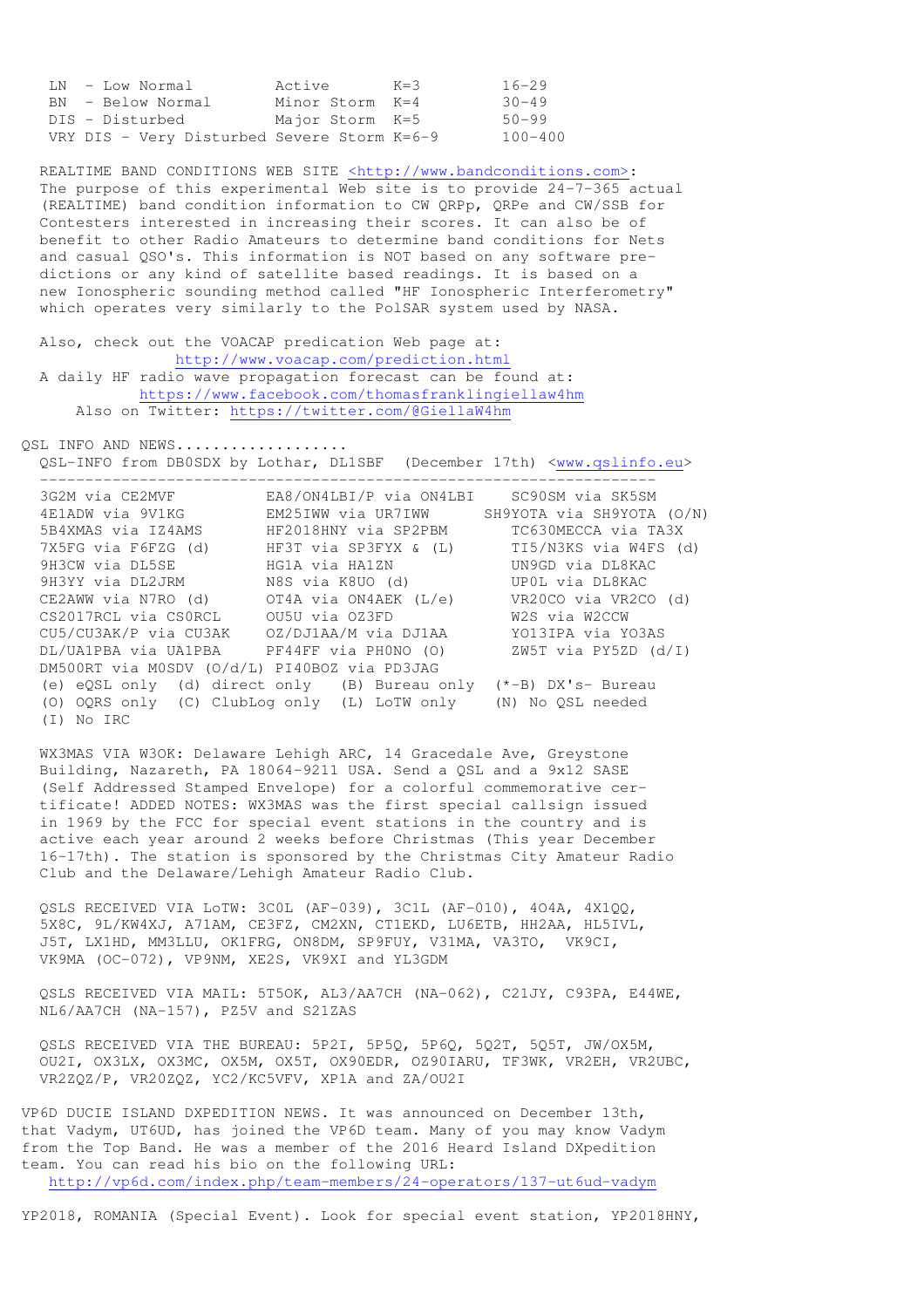to be active through January 15th, 2018. Activity is to celebrate Christmas and the New Year. They will try to be on all HF bands. QSL via YO3KPA, direct or by the Bureau or ClubLog. There will be a limited number of 1000 paper QSL cards.

YP[2-9], ROMANIA (Special Event). Look for the following special event Santa Claus stations to be active during December. Activity will be on various HF bands using CW, SSB and the Digital modes. An electronic award will be issued for working stations on at least 3 different bands upon request. QSL via YO9FNP or see QRZ.com (under YP2XMAS) for more details. Here are the special event stations and their locations:

|                  | YP2XMAS - Timisoara    | YP7XMAS - Arges   |  |
|------------------|------------------------|-------------------|--|
|                  | YP3XMAS - Bucuresti    | YP8XMAS - Suceava |  |
|                  | YP4XMAS - Cernavoda    | $YP9XMAS - Buzau$ |  |
|                  | YP5XMAS - Transilvania | YPOXMAS - Giurgiu |  |
| YP6XMAS - Brasov |                        |                   |  |

ZC4, UK SOV. BASE AREAS ON CYPRUS (Postponed). Adrian, G0KOM, was expected to be active as ZC4MK from the UK Sovereign Base Areas on Cyprus between December 5-12th, but had to postpone again due to his father-in-law being hospitalizes. His father-in-law is now out of the hospital, and Adrian states that he has his gear still packed and he is now looking at dates in January 2018.

ZC4, UK SOV. BASE AREAS ON CYPRUS. Bob, 5B4AGN, and a team of operators will be active as ZC4A from the UK Sovereign Base Areas on Cyprus between January 24-31st, 2018. They plan to have 2-3 stations on the air on all HF bands, 160-10 meters, with a focus on CW, but with some SSB and Digital modes. Activity will include the CQ 160m CW Contest (January 26-28th). QSL via M0URX's OQRS system. Your QSL is not required.

-=-=-=-=-=-=-=-=-=-=-=-=-=-=-=-=-=-=-=-=-=-=-=-=-=-=-=-=-=-=-=-=-=-=-=- TO BE ADDED TO THE OPDX MAILING LIST -- Click or send requests to: Help: <mailto:opdx-request@barf80.org?subject=help> Subscribe:  $\overline{\text{ $\text{mailto:} opdx\text{-}request@barf80.\text{org?}subject=subscribe}}$$  Unsubscribe: <mailto:opdx-request@barf80.org?subject=unsubscribe> OPDX WORLD-WIDE WEB HOME PAGE (provided by John, K8YSE): http://www.papays.com/opdx.html NOW ON TWITTER: https://twitter.com/kb8nw\_opdx ALSO VISIT THE NORTHERN OHIO DX ASSOCIATION'S WEB PAGES AT: http://www.nodxa.org/ http://www.facebook.com/NorthernOhioDxAssociation -=-=-=-=-=-=-=-=-=-=-=-=-=-=-=-=-=-=-=-=-=-=-=-=-=-=-=-=-=-=-=-=-=-=-=- \* All excerpts and distribution of "The OPDX Bulletin" are granted as long as KB8NW/OPDX/BARF80 receives credit. \*\* To contribute DX info, please send via InterNet Mail to: <kb8nw@barf80.nshore.org> OR <kb8nw@arrl.net> OR <kb8nw@hotmail.com> Information can now be faxed to the following phone line at: 1-419-828-7791 (F A X only!)

/EXIT

-=-=-=-=-=-=-=-=-=-=-=-=-=-=-=-=-=-=-=-=-=-=-=-=-=-=-=-=-=-=-=-=-=-=-=-

Tedd Mirgliotta, KB8NW - E-mail addresses: <kb8nw@barf80.nshore.org> <kb8nw@hotmail.com> <kb8nw@arrl.net> Editor of the Ohio/Penn DX Bulletin (OPDX - DXer's Tool of Excellence) President of the "Northern Ohio DX Association" (NODXA) DX Chairman for the "Northern Ohio Amateur Radio Society ARRL Assistant Director of the Great Lakes Division Sysop of the "Basic Amateur Radio Frequency BBS" (BARF80.ORG)

\_\_\_\_\_\_\_\_\_\_\_\_\_\_\_\_\_\_\_\_\_\_\_\_\_\_\_\_\_\_\_\_\_\_\_\_\_\_\_\_\_\_\_\_\_\_\_